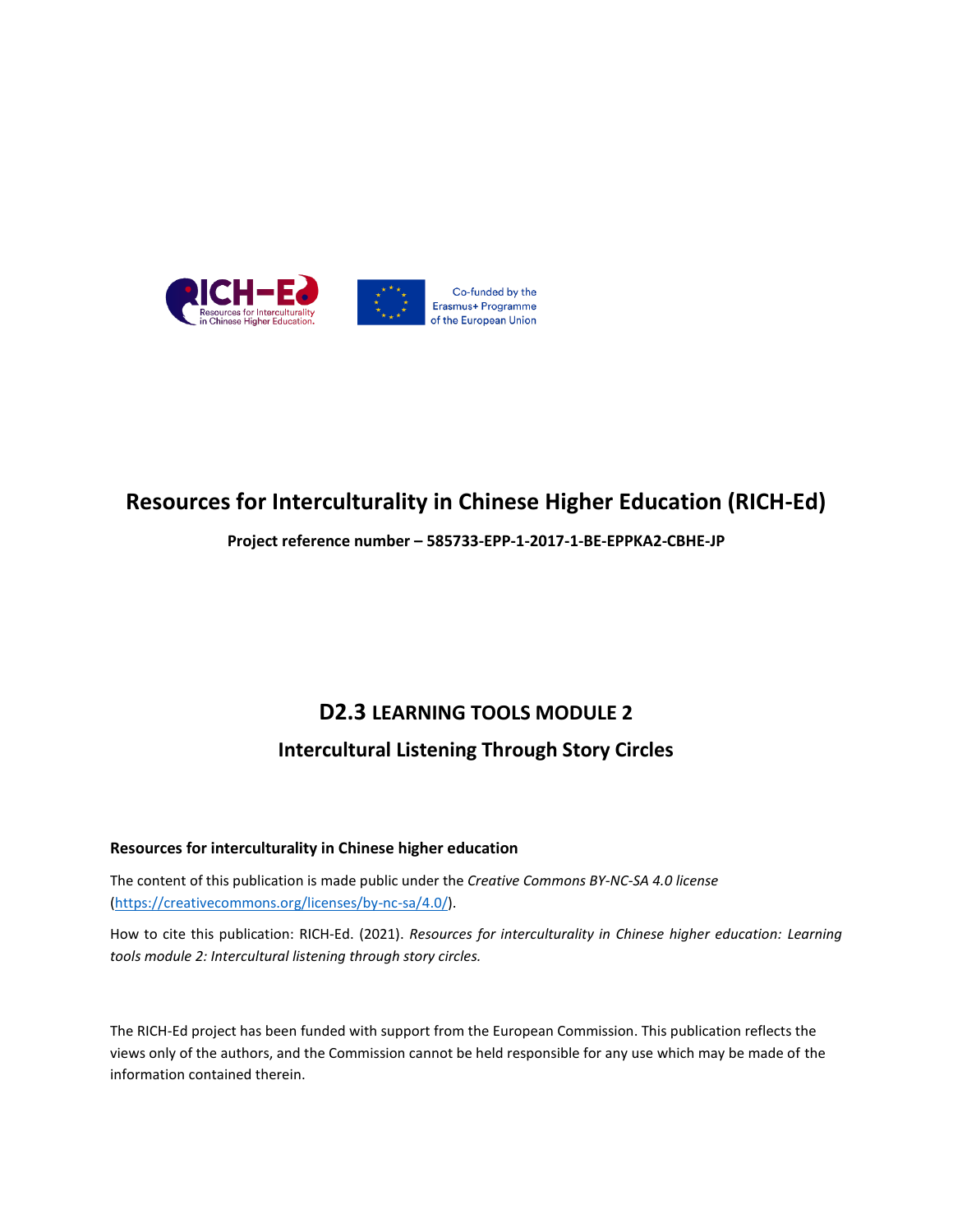#### **Introduction**

This module aims to develop your intercultural listening skills using the methodology of story circles. In this module you will be listening to the experiences of others in small groups and learn to acknowledge that people's lives are shaped by different experiences and values, which people carry with them in society, as they grow, and as they engage with others. Through story circles this module aims to: (1) develop listening for understanding; (2) enhance your deep and empathetic listening skills; and (3) practise in multiple perspective taking.

#### **Activity overview**

| <b>Activity</b>                                                                                 | <b>Brief description of procedures</b>                                                                                                                                                                                                                                                                                                                                                                                                                                                                                                                                                            |
|-------------------------------------------------------------------------------------------------|---------------------------------------------------------------------------------------------------------------------------------------------------------------------------------------------------------------------------------------------------------------------------------------------------------------------------------------------------------------------------------------------------------------------------------------------------------------------------------------------------------------------------------------------------------------------------------------------------|
| <b>Activity 1</b><br><b>Introduction to Online</b><br><b>Story Circles</b>                      | In this Activity, you are introduced to the aims and objectives of this<br>module. You will do an introductory Activity in small online groups to<br>prepare for activities 2 and 3. You will think about what values are<br>important to you, how you acquired or developed these values, and who<br>has been important in shaping these values.                                                                                                                                                                                                                                                 |
| <b>Activity 2</b><br><b>Listening to the Stories</b><br>of Others                               | In this Activity, you will engage in the Story Circle. You will tell your stories<br>to each other, and practise empathy and listening for understanding.                                                                                                                                                                                                                                                                                                                                                                                                                                         |
| <b>Activity 3</b><br><b>What Have I Learned</b><br><b>About Others; About</b><br><b>Myself?</b> | After the Story Circle there is a debriefing. You will discuss, first in small<br>break-out rooms and later with all students together in plenary, what you<br>have learned from this exercise, both about the others, as well as<br>yourself.                                                                                                                                                                                                                                                                                                                                                    |
| <b>Activity 4</b><br><b>Empathetic Listening for</b><br>the Future                              | In this Activity you will reflect on what you have learned from activities 2<br>and 3. You will look back on the stories that were told, how students in<br>your group retold those stories, what you thought at the time, and how<br>that thinking developed over time. Secondly, you will use the results of<br>your personal Cultural Backpack that asks what identity markers (or<br>cultural attributes) influence your personality, conduct and<br>communication. You will consider how these markers influenced the way<br>you told your story, and how you perceived the story of others. |

#### **Learning objectives and outcomes**

This module contributes to the following learning objectives and outcomes from the Pedagogic Framework.

| <b>Learning objectives</b> | Learning outcomes    |
|----------------------------|----------------------|
| Learners                   | Learners are able to |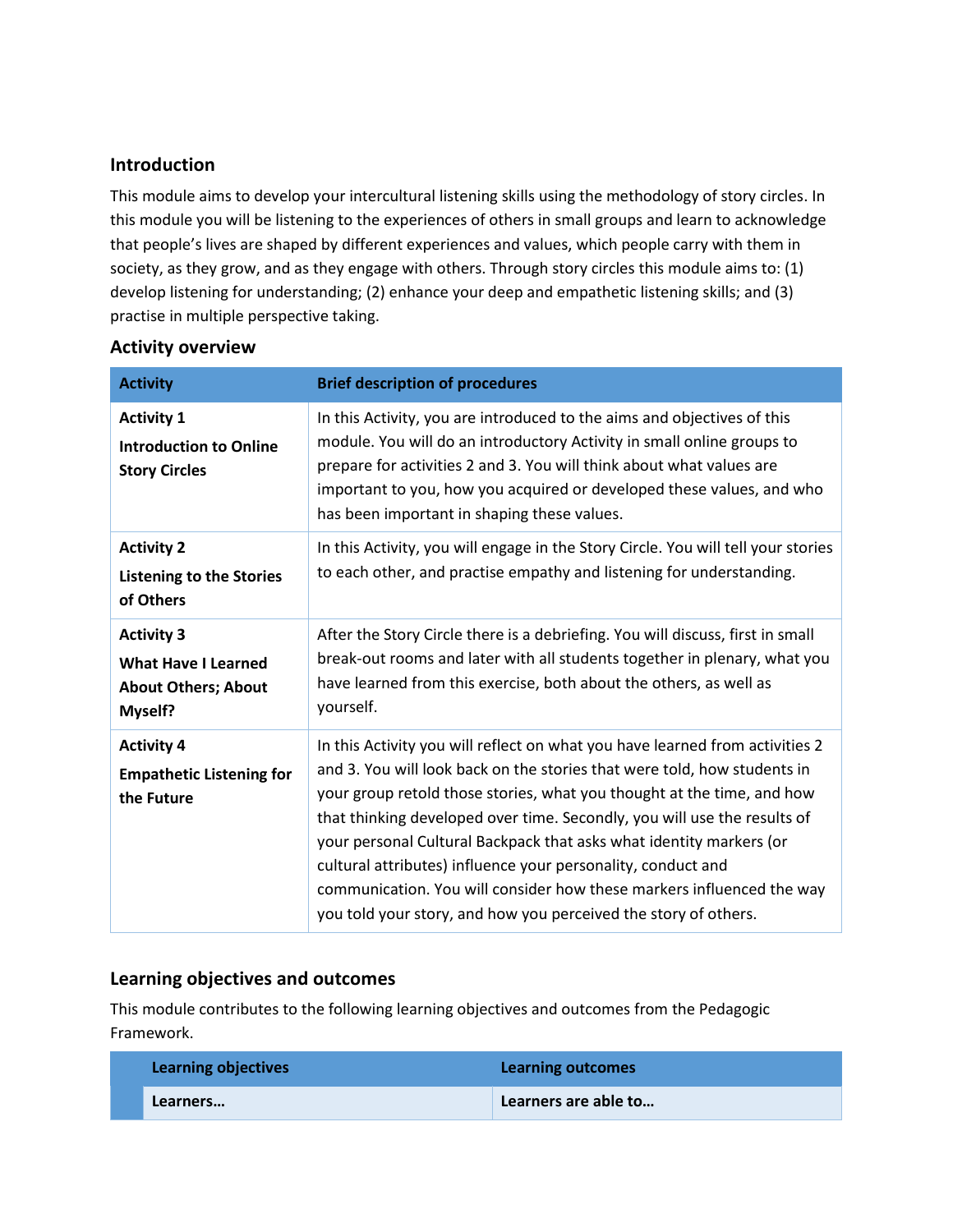| $\mathbf{1}$   | become aware of how people construct<br>perceptions of the self and other.                                                                                                                      | critically reflect (in speaking or writing) on how<br>their background influences the perceptions of<br>self and other.                                          |
|----------------|-------------------------------------------------------------------------------------------------------------------------------------------------------------------------------------------------|------------------------------------------------------------------------------------------------------------------------------------------------------------------|
| $\overline{2}$ | understand that identities are multiple (e.g.,<br>gender, age, ethnicity, nationality,<br>geographical, historical, linguistic, etc.) and that<br>they are changing, contextual and negotiated. | describe how people shape their own and<br>others' identities depending on experiences,<br>encounters, contexts, and interlocutors.                              |
| 3              | become aware of the problematic nature of<br>framing identity, both in interaction and in<br>dominant discourses (e.g., in media, politics,<br>institutions, family life).                      | recognise identity constructions (e.g.,<br>categorisation, stereotypes, essentialising) and<br>understand how these can obstruct<br>intercultural communication. |
| 5              | explore different concepts of culture (e.g.,<br>small and large cultures) and how these<br>concepts can impact intercultural<br>communication.                                                  | reflect on intercultural encounters, identify<br>successful aspects, and learn from less<br>successful aspects.                                                  |
| 6              | reflect on similarities and differences in<br>intercultural encounters, and recognise the<br>importance of shared understanding, even<br>when differences remain.                               | identify similarities and differences, build<br>shared understanding, gain new perspectives,<br>and build new frames of reference.                               |
| $\overline{7}$ | develop listening and critical thinking skills by<br>listening and responding to others'<br>communication.                                                                                      | demonstrate <b>deep listening</b> by critically<br>reflecting on and responding to what others<br>have said.                                                     |

### **Preparatory exercise**

You will do this Activity before your first class. You will need the answers to the questions in group discussions of the first Activity.

- 1. List 10 to 20 groups that you are or were once part of. (Each group is a collective with some form of shared culture; there are as many cultures as there are collectives.) Examples can be small cultures/collectives such as: a student representative board, music group, hiking group, sports club, a family, and so on.
- 2. Fill out the table and define your Cultural Backpack.

#### **My Cultural Backpack**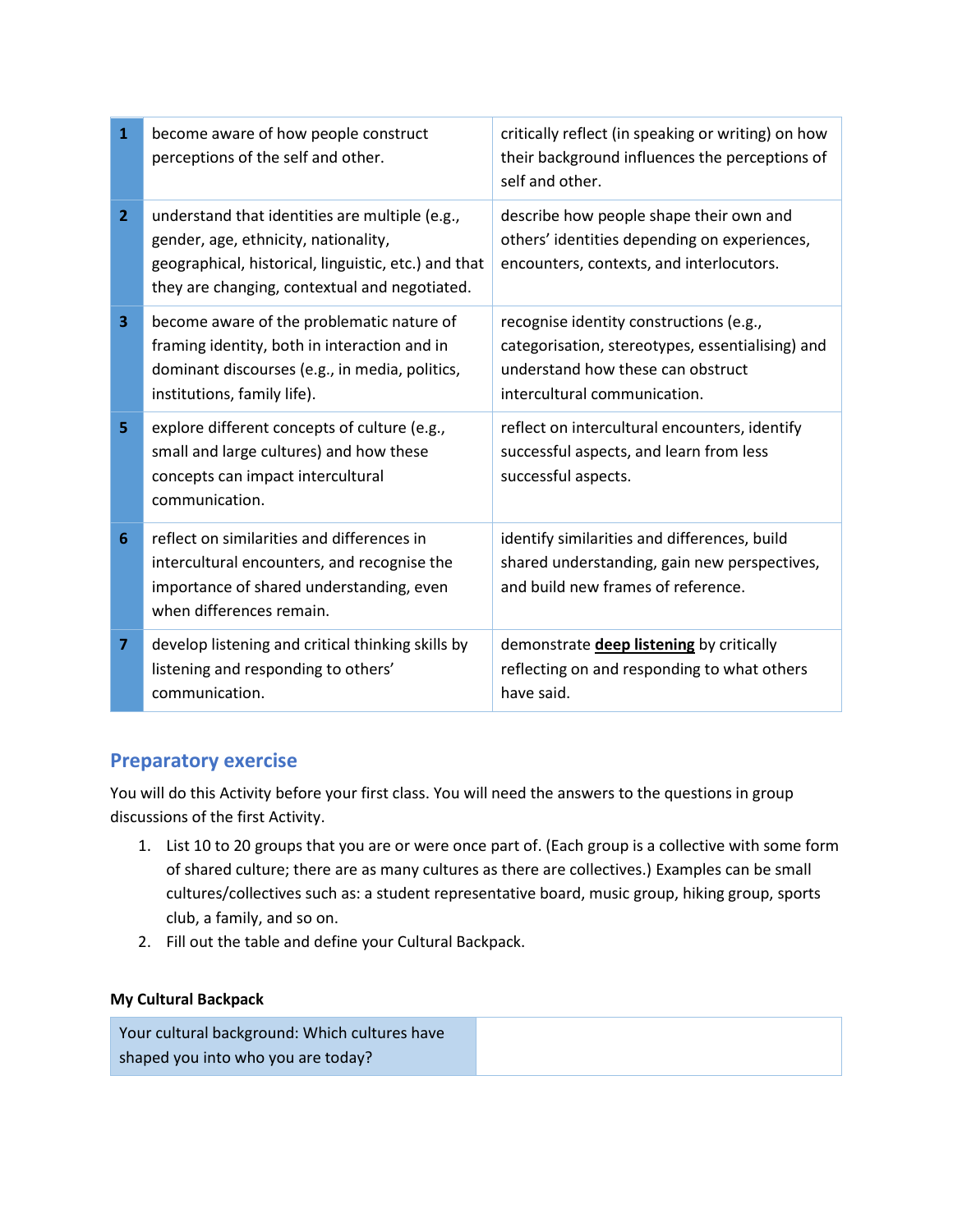| Your Cultural Backpack: Which values and which<br>views have these cultures instilled in you /<br>planted inside you (from your childhood to<br>today)? |  |
|---------------------------------------------------------------------------------------------------------------------------------------------------------|--|
| Which elements of your Cultural Backpack are still<br>an important part of you today?                                                                   |  |
| Which elements of your Cultural Backpack have<br>you thrown overboard in the course of time?                                                            |  |
| What is the impact of your Cultural Backpack on<br>how you are living your life today?                                                                  |  |

### **Activity 1: Introduction to Online Story Circles**

**In this Activity, you are introduced to the aims and objectives of this module. You will do an introductory Activity in small online groups to prepare for activities 2 and 3. You will think about what values are important to you, how you acquired or developed these values, and who has been important in shaping these values.** 

- 1. The Cultural Backpack
	- Thinking about your Cultural Backpack, which cultures have shaped you into who you are today?
- 2. Now further complete your backpack, answering the questions below
	- In what kind of family did you grow up? What values do your parents live by? What was your upbringing like (strict, flexible)? How, in your family, did you perceive 'difference'? In what kind of place did you grow up (in a city/village)? What kind of groups do you belong to (friends/hobbies/sports clubs)? What did you learn there? Can you recall a moment in your life that influenced you strongly?
	- Which values and which views did these small cultures instil on you, or planted inside you (from your childhood to today)?
	- What have you brought with you from your past? What do you still find important?
	- What did you ban from your life? What values from your past, from your upbringing do you find unimportant now? Which elements of your Cultural Backpack have you thrown overboard in the course of time?
- 3. Now share your backpack with fellow students in small groups, discussing the following questions:
	- Share the contents of your Cultural Backpack to each other.
	- Notice what is similar, what is different.
	- What strikes you about the backpack of others, or your own backpack in relation to the others'?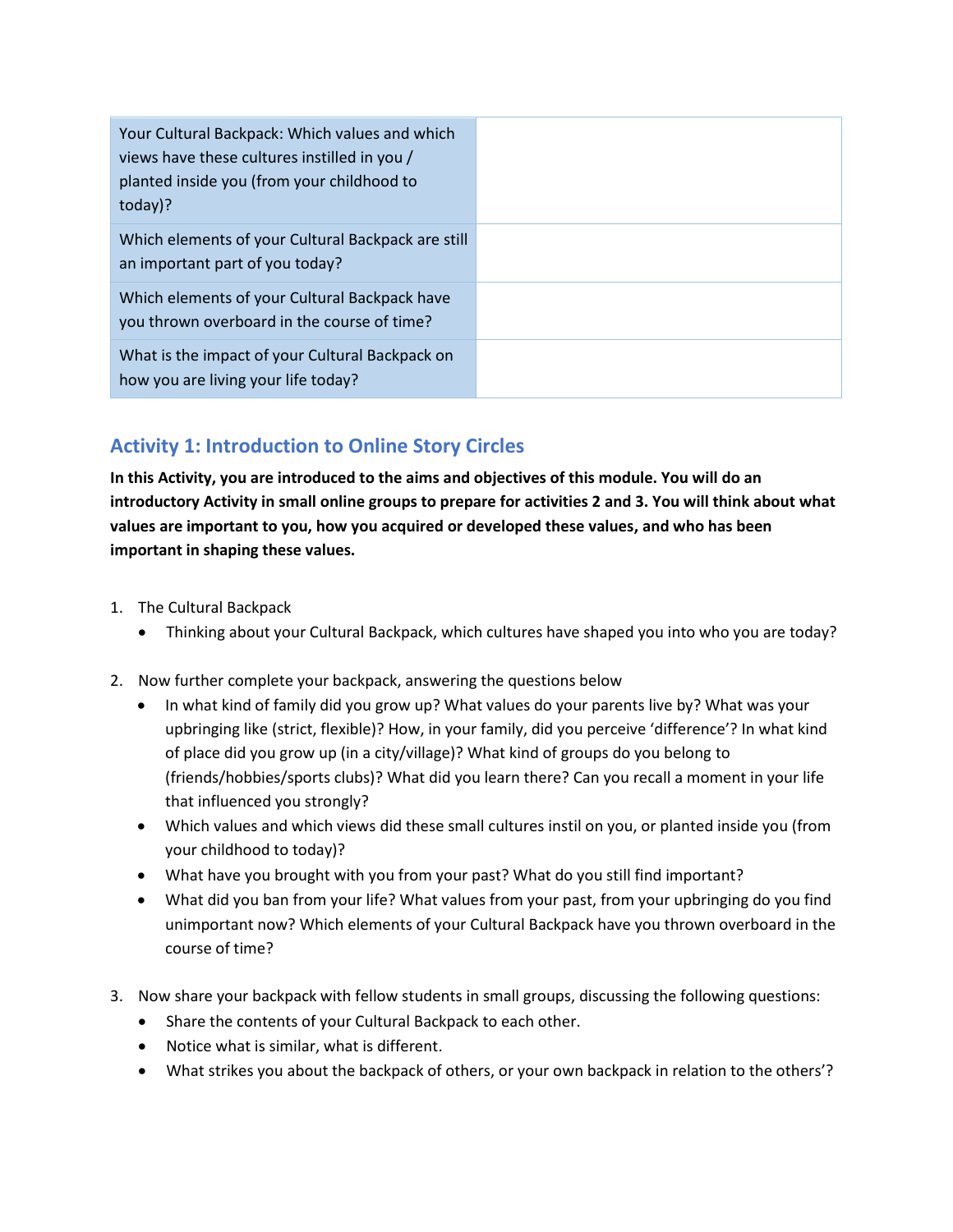4. Present the main findings in plenary, to the rest of your classroom.

#### **Homework**

Please read the below guidelines in preparation for Activity 2. For the Story Circle to be successful, as participant you should:

- affirm the equality of all in the circles;
- ensure that the breakout rooms are a safe space (physically, mentally, emotionally);
- uphold respect and openness toward all participants;
- adhere to confidentiality in what is shared;
- be willing to be involved in the Story Circle process;
- be interested in developing intercultural competencies and understand that this is the purpose of the Story Circles experience;
- there is a commonly shared language in which to communicate (English or Chinese);
- enforce appropriateness for the societal and cultural expectations of the context.

### **Activity 2: Listening to the Stories of Others**

**In this Activity, you will engage in the Story Circle. You will tell your stories to each other, and practise empathy and listening for understanding.** 

- 1. Warming-up
	- Go to the voting website (www.menti.com), enter the code for your presentation and answer the question that is posed there: *Think of someone you know personally, or who is known to you, and who you feel connects well with others who are different from you.*
	- Write one or two words that describe this person and what about this person makes him or her so successful in connecting with others.
	- Discuss the results with your class.
- 2. Story Circles guidelines
	- You will be divided into smaller groups.
	- In your group, please remember the guidelines that you read as homework for this Activity.
	- Timekeeping is crucial and each participant should have the same amount of allotted time. Please assign one person for each story as timekeeper and decide in advance what signal you will use to indicate that there is no more time left.
	- During the story circles you will not interrupt, comment, or ask questions while the other person is talking.

#### Round 1: Getting acquainted

 In **two minutes** or less, briefly introduce yourself to the group by answering the prompt which you prepared for this Activity.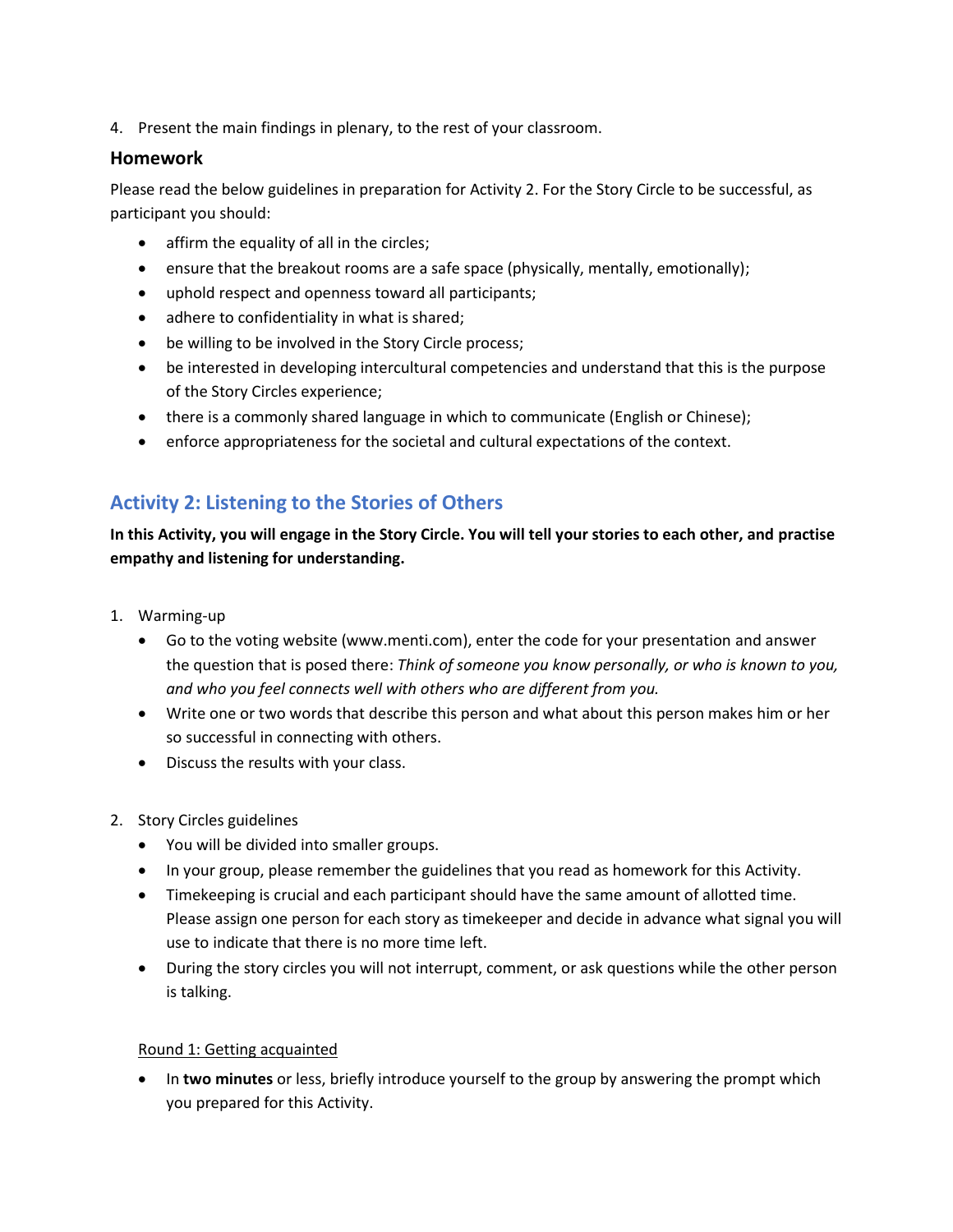#### Round 2: Intercultural competencies round

- Your teacher will now provide you with a second prompt.
- In **three minutes** or less, tell your group the answer to this question.

#### Round 3: "Flashback" time

- You will now engage in "flashback" time. All students will go back to their story of the first round.
- In **15 seconds** or less, each person (other than the storyteller) shares a specific memorable part of that other persons' story
- Go on to the second story, and so on, until "flashbacks" have been shared for all stories in your group.

#### **Homework (optional)**

In preparation for the next Activity, please prepare answers to the following three questions:

- 1. What was the most memorable thing you heard during the story circles?
- 2. What most surprised you?
- 3. What challenged you in the stories you heard?

### **Activity 3: What Have I Learned About Others; About Myself?**

**After the Story Circle there is a debriefing. You will discuss, first in small break-out rooms and later with all students together in plenary, what you have learned from this exercise, both about the others, as well as yourself.** 

- 1. Debriefing phase
	- Prepare with your group a one-page collage that represents the intercultural learning that occurred during the experience (in PowerPoint). For example, select one or more pictures (e.g., from the Internet) that represents the intercultural learning about yourself and about the others in the group.
	- Each group will present their presentation to the rest of the class.

#### **Homework**

In preparation for the next session, please write down your answers to the following questions:

- 1. How has the group discussion helped you gain further intercultural insights about improving our relationships, conduct, and communication with people who are different from us?
- 2. As a result of thinking about these questions, what positive contributions could you make in your community/in your context?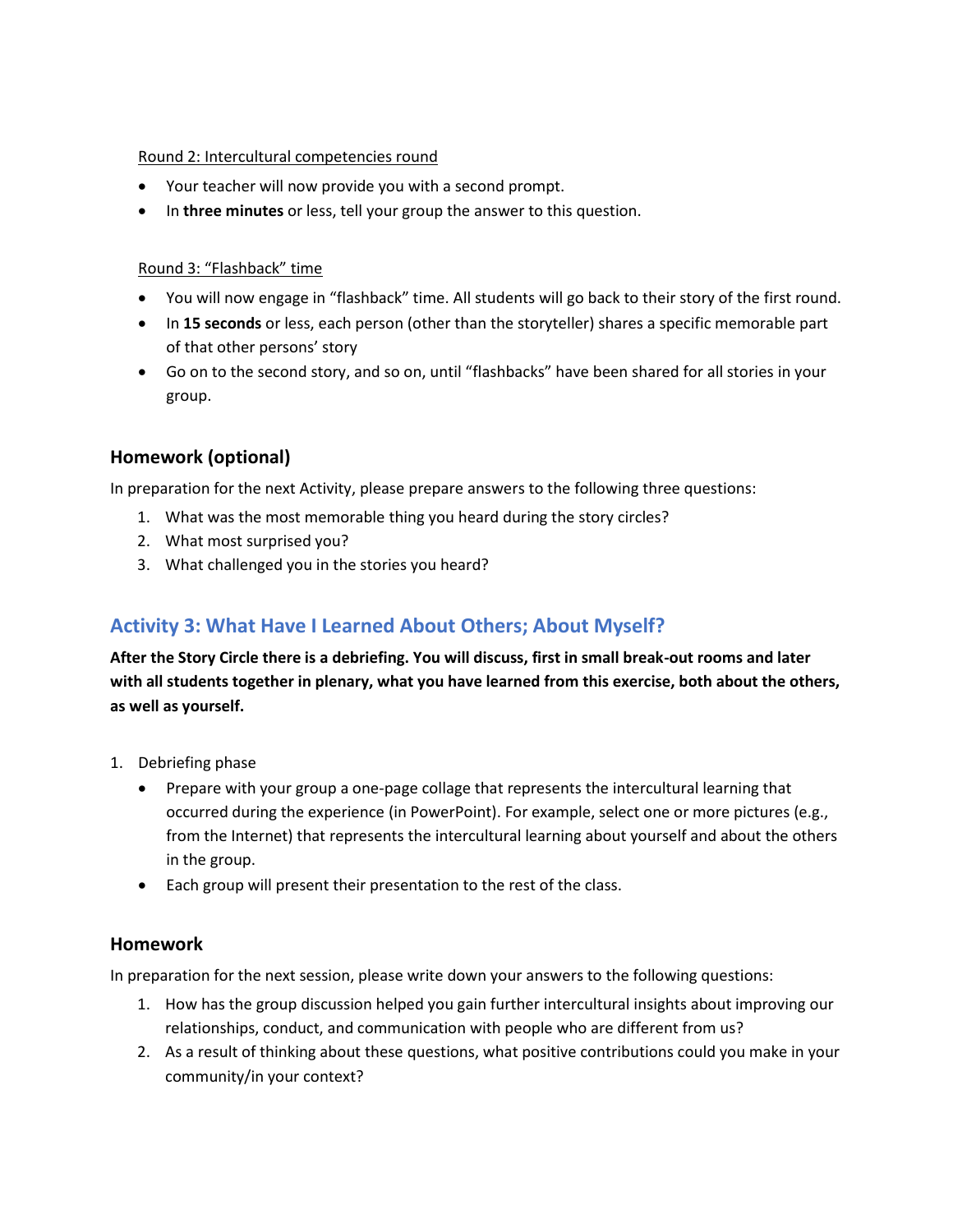3. As a result of this experience, will you change anything in your future behaviour and how you interact or communicate with people different from you?

### **Activity 4: Empathetic Listening for the Future**

**In this Activity you will reflect on what you have learned from activities 2 and 3. You will look back on the stories that were told, how students in your group retold those stories, what you thought at the time, and how that thinking developed over time. Secondly, you will use the results of your personal Cultural Backpack that asks what identity markers (or cultural attributes) influence your personality, conduct and communication. You will consider how these markers influenced the way you told your story, and how you perceived the story of others.**

- 1. Warming up
	- Think back to the questions you answered in preparation to this Activity.
	- Please share your answer to the following question with the whole group: "Stepping back from the experience itself, can you think of one or two insights you have gained that will help you relate better to those who are different from you?"
- 2. Group discussions
	- Discuss the questions you prepared for this Activity in smaller groups and take notes of your discussion:
		- How has the group discussion helped you gain further intercultural insights about improving our relationships with people who are different from us?
		- As a result of thinking about these questions, what positive contributions could you make in your community/in your context?
		- As a result of this experience, will you change anything in your future behaviour and how you interact with people different from you?
	- Look for differences and commonalities in your answers.
	- Share your answers with the other groups.

#### **Extension Activity (optional)**

Please write a small reflective essay where you respond to some of the following questions:

- Thinking about your personal Cultural Backpack and the identity markers (or cultural attributes) you identified in Activity 1, how do you think these markers influence your personality, conduct and communication with others? How did they influence the way you told your story, and how you perceived the stories of others?
- What did you learn from participating in Story Circle activities? Please draw from the discussions about your Cultural Backpack (Activity 1), look back on the stories that were told, and how students in your group retold those stories (Activities 2 and 3).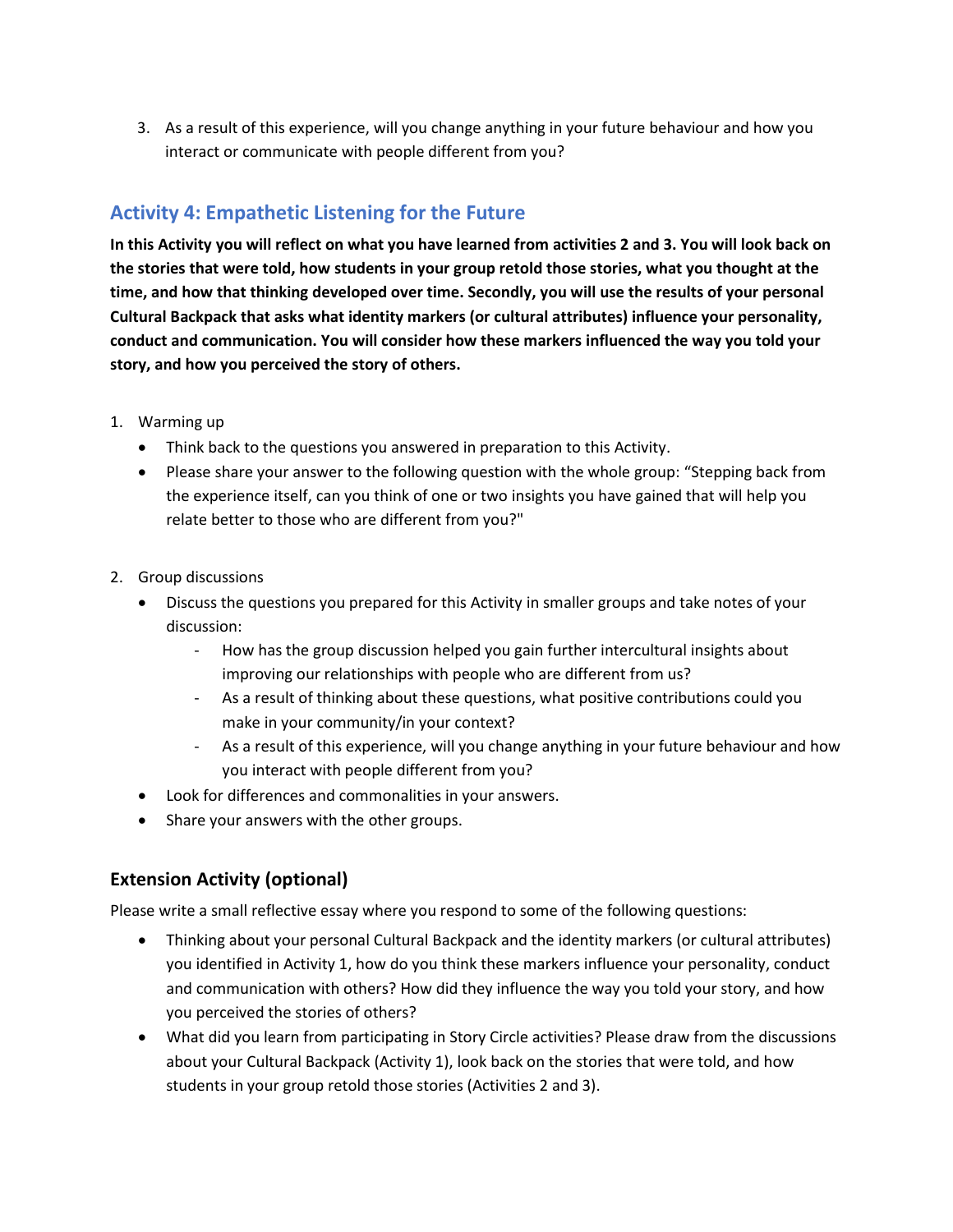#### Intercultural competence action plan

Think back to what you have learned from the Story Circle exercise and identify two or three intercultural elements (or competencies) that you would like to focus on more for yourself, for example:

- Demonstrate respect for others.
- Practice listening for understanding.
- Cultivate curiosity about similarities and differences with others.
- Gain increased cultural self-awareness.
- Develop empathy.
- Engage in critical reflection of one's own intercultural competencies development, as well as on the intercultural experience.
- Develop relationships with culturally different others.

What will you do to in the future, to further enhance, develop, and/or practise the above mentioned intercultural competences? How will you continue to engage in a positive manner with people who are different from you? And how will you actively try to change your perspective or behaviour? Examples of actions may include or be prompted by the following:

- build an authentic relationship with someone from a different background
- learn more about the background and/or Cultural Backpack of other people
- look for the invisible influence of background and/or culture in everything
- meet regularly with someone from a different background
- attend a community event intended primarily for a group other than my own
- actively reflect on my intercultural competence development
- regularly seek out people who are different from me
- read a book on intercultural communication
- take an intercultural course
- learn a new language

Develop an action plan in the grid below, using the examples provided. Please write down in the left column four competencies you want to focus on. Then in the subsequent columns name an activity that you can undertake to enhance this competence.

| Action plan for developing my intercultural competencies |              |                             |                                    |                  |  |
|----------------------------------------------------------|--------------|-----------------------------|------------------------------------|------------------|--|
| <b>Intercultural</b><br>competence                       | In my family | In my friendship<br>network | With fellow<br>university students | In the community |  |
| 1.                                                       |              |                             |                                    |                  |  |
| 2.                                                       |              |                             |                                    |                  |  |
| 3.                                                       |              |                             |                                    |                  |  |
| 4.                                                       |              |                             |                                    |                  |  |